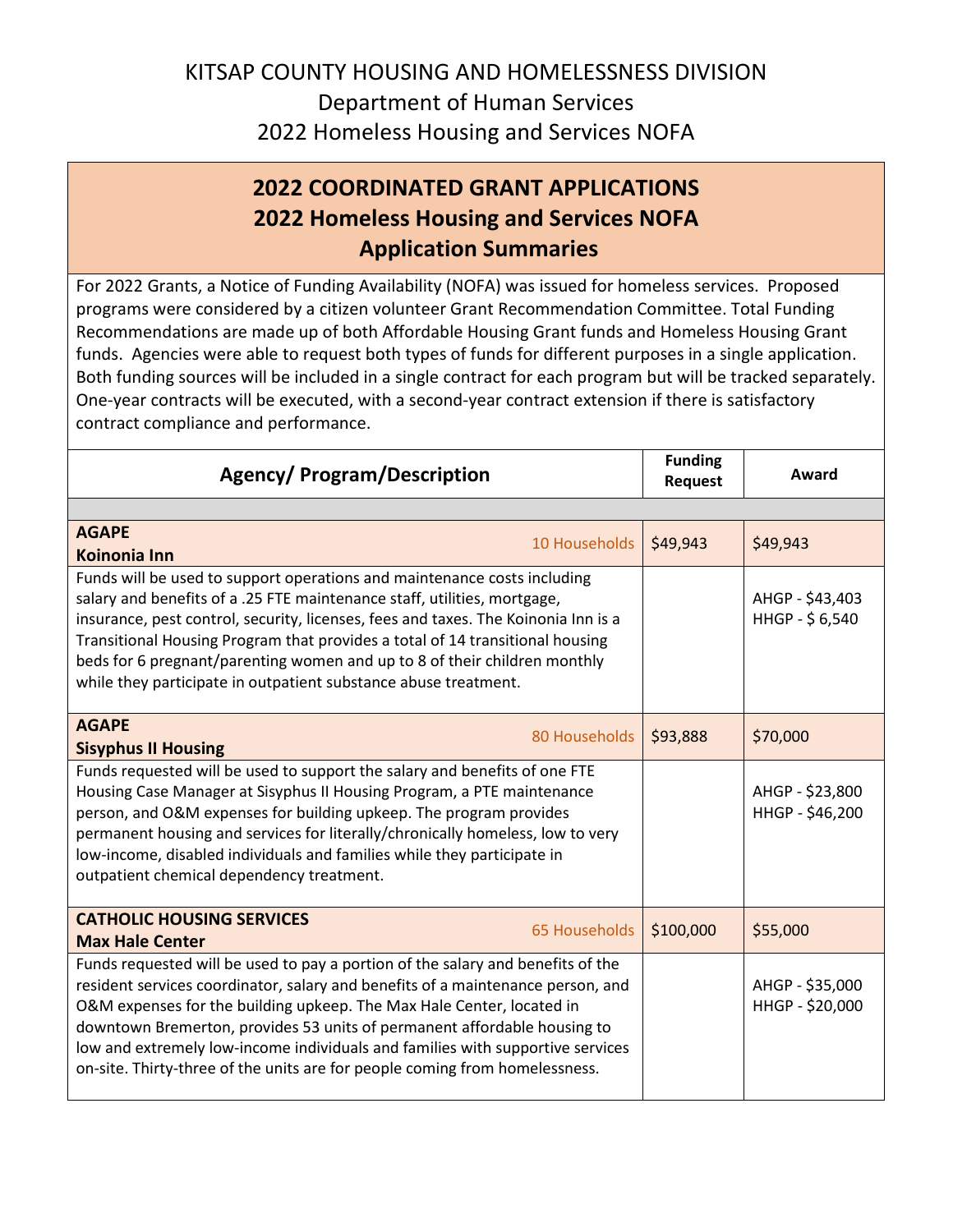| <b>COFFEE OASIS</b><br>500 Individuals<br><b>Homeless Youth Services</b>                                                                                                                                                                                                                                                                                                                                                                | \$296,078 | \$225,000                         |
|-----------------------------------------------------------------------------------------------------------------------------------------------------------------------------------------------------------------------------------------------------------------------------------------------------------------------------------------------------------------------------------------------------------------------------------------|-----------|-----------------------------------|
| Funds requested will be used to support the salaries, taxes and benefits of 2 FTE<br>Engagement Center Area Managers, 1.5 FTE Case Managers, 1 PTE Outreach<br>Specialist and 1 FTE Job Trainer. The program provides the core services needed<br>to help youth ages 13 - 25 experiencing homeless, through outreach,<br>engagement centers, shelter, temporary housing, case management, job<br>training, and mentoring relationships. |           | HHGP - \$225,000                  |
| <b>FOUNDATION FOR HOMELESS AND POVERTY</b>                                                                                                                                                                                                                                                                                                                                                                                              |           |                                   |
| 25 Households<br><b>MANAGEMENT</b><br>M.O.R.E. Program                                                                                                                                                                                                                                                                                                                                                                                  | \$273,200 | \$25,000                          |
| Funds requested will be used to provide life skills education and training<br>programs to people experiencing homelessness to help them overcome barriers<br>to housing stability. This is a "seed grant" to support further development of<br>this program concept and measurable outcomes.                                                                                                                                            |           | HHGP - \$25,000                   |
| <b>HOUSING KITSAP</b><br><b>30 Households</b><br><b>Housing Stabilization Program</b>                                                                                                                                                                                                                                                                                                                                                   | \$200,000 | \$90,000                          |
| Funds requested will be used for rental assistance, personnel, and<br>administrative costs for the Housing Stabilization Program. The program<br>provides rental assistance and supportive services to income qualified<br>households to secure housing, in existing non-subsidized units owned by<br>Housing Kitsap, that is affordable based on their household income.                                                               |           | AHGP - \$1,650<br>HHGP - \$88,350 |
| <b>HOUSING RESOURCES BAINBRIDGE</b><br><b>30 Households</b><br><b>Housing Stabilization Program</b>                                                                                                                                                                                                                                                                                                                                     | \$136,378 | \$55,000                          |
| Funds requested will be used to pay rental assistance and administrative costs<br>for Housing Resources Bainbridge's Housing Stabilization Program. The program<br>provides a rental subsidy with supportive services to qualified applicants in HRB<br>housing. Case management will be provided by Helpline House.                                                                                                                    |           | HHGP - \$55,000                   |
| <b>HOUSING RESOURCES BAINBRIDGE</b><br>12 Households                                                                                                                                                                                                                                                                                                                                                                                    | \$178,327 | \$65,000                          |
| <b>Permanent Supportive Housing</b><br>Funds requested will be used for rental subsidies and administrative funds for                                                                                                                                                                                                                                                                                                                   |           |                                   |
| Housing Resources Bainbridge's Permanent Supportive Housing Program. The<br>Program provides rental subsidy and supportive case management to senior<br>and disabled residents on Bainbridge Island living in Housing Resources<br>Bainbridge's permanent, affordable properties, allowing them to remain in<br>decent and safe housing. Case management will be provided by Helpline House.                                            |           | HHGP - \$65,000                   |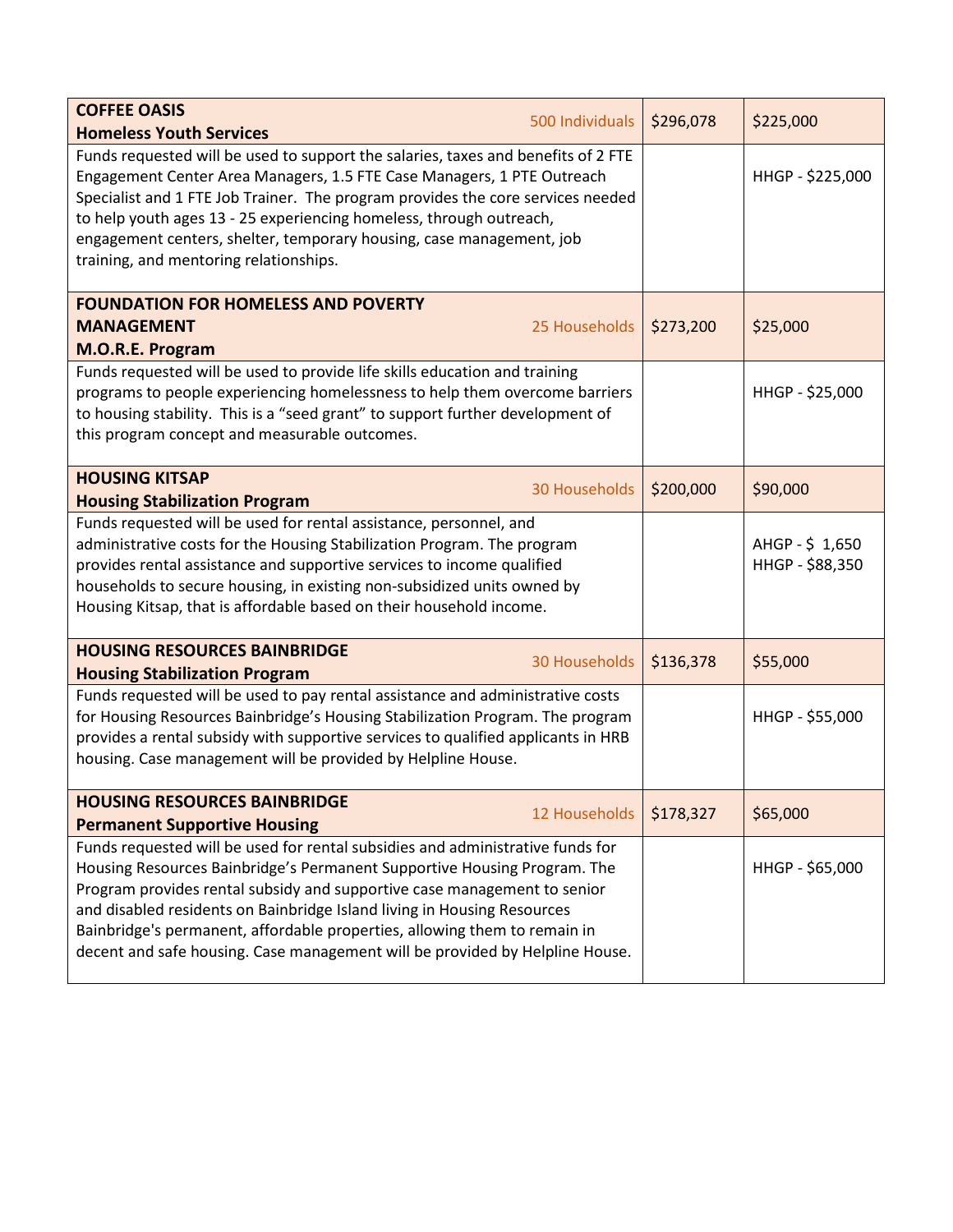| <b>KITSAP COMMUNITY RESOURCES</b>                                                                                                                                                                                                                                                                                                                                                                                                                                                                                                                                                                                                        |                 |           |                                       |
|------------------------------------------------------------------------------------------------------------------------------------------------------------------------------------------------------------------------------------------------------------------------------------------------------------------------------------------------------------------------------------------------------------------------------------------------------------------------------------------------------------------------------------------------------------------------------------------------------------------------------------------|-----------------|-----------|---------------------------------------|
| <b>Housing and Homeless Services</b>                                                                                                                                                                                                                                                                                                                                                                                                                                                                                                                                                                                                     | 130 Households  | \$264,384 | \$250,000                             |
| Funds requested will be used to support wages and benefits for 5 FTE Family<br>Development Specialists and related supervision, program expenses and<br>administrative costs. These case managers will serve KCR clients as well as<br>North Kitsap Fishline clients and Housing Kitsap's Housing Stabilization Program<br>tenants. In addition, it will pay for O&M expenses for 15 transitional housing<br>units. The Housing and Homeless Services Program assists individuals and<br>families to access emergency, interim, and permanent housing with supportive<br>services to help attain housing stability and self-sufficiency. |                 |           | AHGP-\$ 67,000<br>HHGP - \$183,000    |
| <b>KITSAP HOMES OF COMPASSION</b>                                                                                                                                                                                                                                                                                                                                                                                                                                                                                                                                                                                                        | 212 Individuals | \$145,000 | \$145,000                             |
| <b>Supportive Housing for Homeless</b>                                                                                                                                                                                                                                                                                                                                                                                                                                                                                                                                                                                                   |                 |           |                                       |
| Funds requested will be used for startup costs for 4-5 new homes, salary and<br>benefits for a FTE case manager, part of the monthly leasing costs for 4-5 new<br>homes, and program training and administration costs. This program leases<br>large homes and then sub-lets rooms to homeless individuals and includes<br>support through case management and weekly house meetings.                                                                                                                                                                                                                                                    |                 |           | HHGP - \$145,000                      |
| <b>NORTH KITSAP FISHLINE</b>                                                                                                                                                                                                                                                                                                                                                                                                                                                                                                                                                                                                             | 210 Households  | \$79,260  | \$79,260                              |
| <b>Homeless Support Services</b>                                                                                                                                                                                                                                                                                                                                                                                                                                                                                                                                                                                                         |                 |           |                                       |
| Funds requested will be used to pay a portion of the salary of a Program<br>Coordinator, program costs, eviction prevention/gap funding, rental assistance,<br>and client direct services for the Homeless Support Services Program. The<br>program provides food, housing, and supportive services to the most vulnerable<br>clients who are without secure housing.                                                                                                                                                                                                                                                                    |                 |           | $A HGP - $$<br>400<br>HHGP - \$78,860 |
| <b>KITSAP MENTAL HEALTH SERVICES</b><br><b>Pendleton Place</b>                                                                                                                                                                                                                                                                                                                                                                                                                                                                                                                                                                           | 72 Individuals  | \$200,000 | \$150,000                             |
| Funds requested will be used for the salary and benefit costs for staff of a new<br>72-unit permanent supportive (PSH) apartment building in Bremerton. Units<br>will be targeted to homeless individuals who have long-term supportive service<br>needs. Tenants will pay 30% of their income towards housing costs; Bremerton<br>Housing Authority will provide Housing Choice Vouchers to subsidize the rents.<br>Onsite staff will provide tenancy supports including developing housing stability<br>plans, life skills, treatment services engagement, and referrals to community<br>resources and services.                       |                 |           | HHGP - \$150,000                      |
| <b>OLIVE CREST</b><br><b>Independent Living Skills (ILS) Housing Specialist</b>                                                                                                                                                                                                                                                                                                                                                                                                                                                                                                                                                          | 35 Individuals  | \$90,000  | \$75,041                              |
| Funds requested will be used for the salary and benefit costs of the<br>Independent Living Skills (ILS) Housing Specialist and a portion of the ILS<br>supervisor, administration, and rental assistance. The program assists youth<br>ages 15 - 21 in gaining the skills to live independent of the foster care system<br>including securing and maintaining permanent housing, pursuing an education,<br>gaining employment, and development of healthy relationships with their<br>family.                                                                                                                                            |                 |           | HHGP - \$75,041                       |